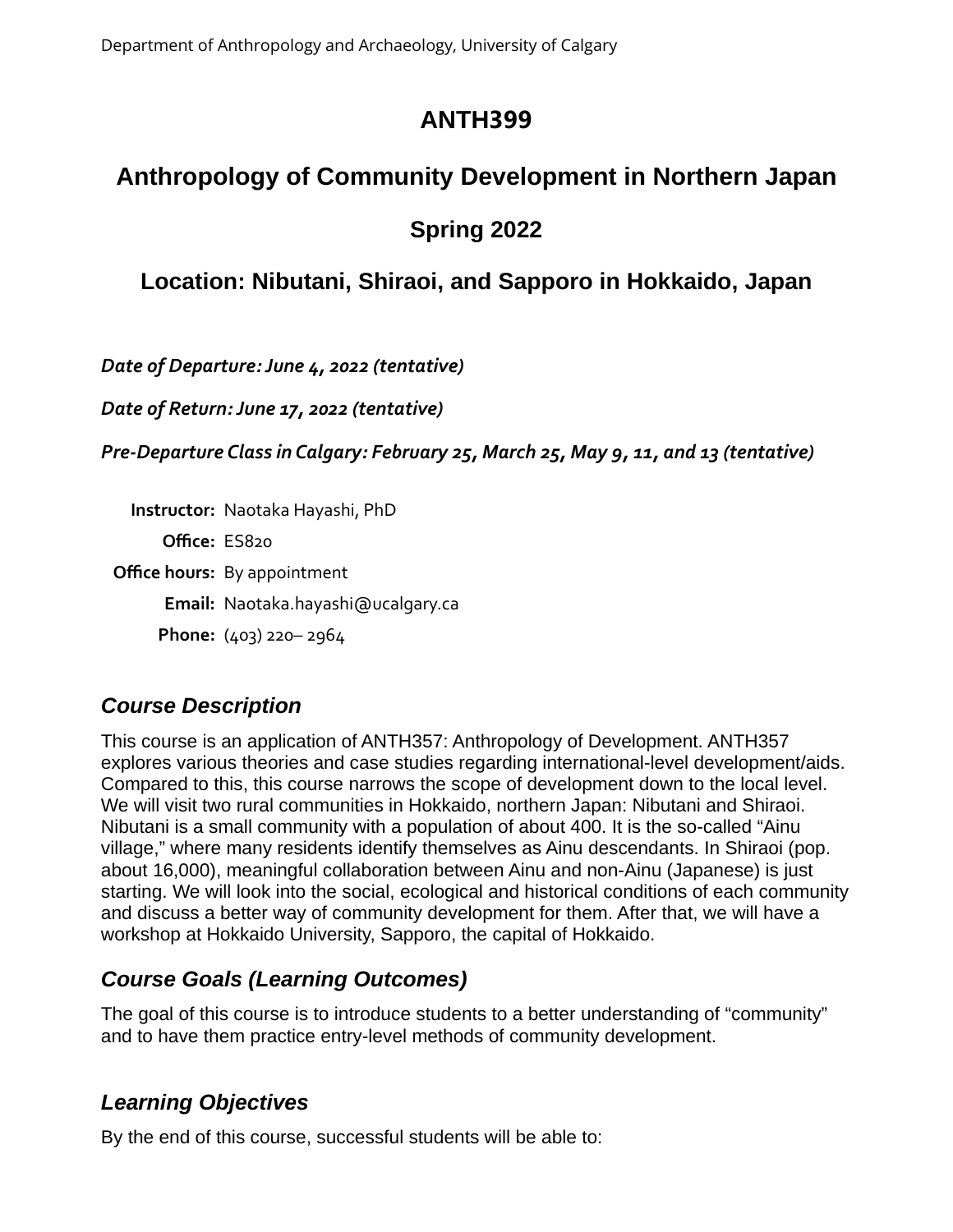- understand some theoretical frameworks and approaches towards community development;
- understand how the practice of community development works by way of actually entering communities in rural Hokkaido, Japan;
- acquire communication skills necessary for discussing with community people and research team members;
- develop analytical skills and presentation skills at a community meeting; and
- reflect critically on their own communities to which they belong.

## *Course Format*

This course consists of pre-departure classes, the tour to Japan, and after-tour classes.

### *Pre-departure classes*

- *Classes in February and March*
	- We will meet community people in Shiraoi via Zoom. Shiraoi residents and we introduce ourselves, introduce our communities to each other, and develop curiosity and questions on each other's towns.
- Classes in May
	- Lectures on community development; the making questions on community people in Nibutani and Shiraoi (See "Methods of Evaluation" below); and discussion on community development
	- In-class exam (60 min.) in the afternoon of the final class (May 13, 1-2 PM)

### *Tour to Nibutani and Shiraoi*

- Visiting Hokkaido; Meet residents of the two communities; Exploring the towns with local people (with translators); and discussing with residents on community development.
- Discussion
- Group presentation

### *Required textbook*

**TBA** 

## *Prerequisite*

ANTH203 or DEST201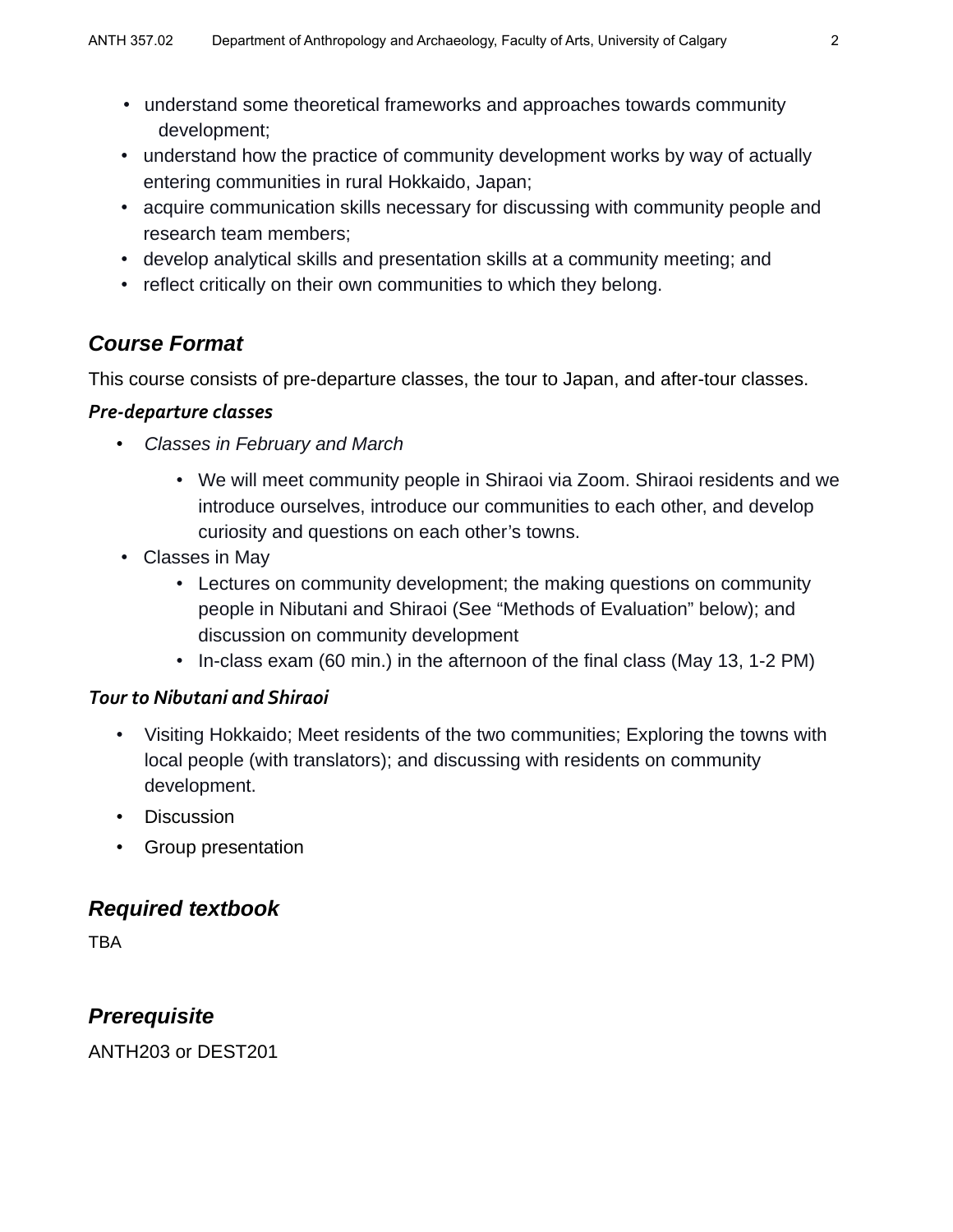## *Methods of Evaluation*

| Pre-departure<br>assignment         | 10% | Group work                                                                              | The making of a list of<br>questions to the<br>communities/ |
|-------------------------------------|-----|-----------------------------------------------------------------------------------------|-------------------------------------------------------------|
| In-class exam                       | 10% | Essay-format, 60 min.,<br>In the afternoon of the<br>final session (May 14),<br>$1-2PM$ | At the same time as the<br>in-class exam of<br>DEST403.02   |
| Group activities during<br>the tour | 30% | Participation in<br>discussion and group<br>work                                        |                                                             |
| Group presentation                  | 40% | Oral presentation (with<br>visual aid if necessary)                                     |                                                             |
| Participation                       | 10% |                                                                                         |                                                             |

## *Grading scheme*

| A+ 100-94.9%      | A 94.8-89.9%   | A- 89.8-84.9%       |
|-------------------|----------------|---------------------|
| B+ 84.8-79.9%     | B 79.8-74.9%   | B- 74.8-70.9%       |
| $C+70.8-66.9\%$   | $C$ 66.8-62.9% | $C-62.8-58.9%$      |
| $D+ 58.8 - 54.9%$ | $D$ 54.8–49.9% | $F$ 49.8% and below |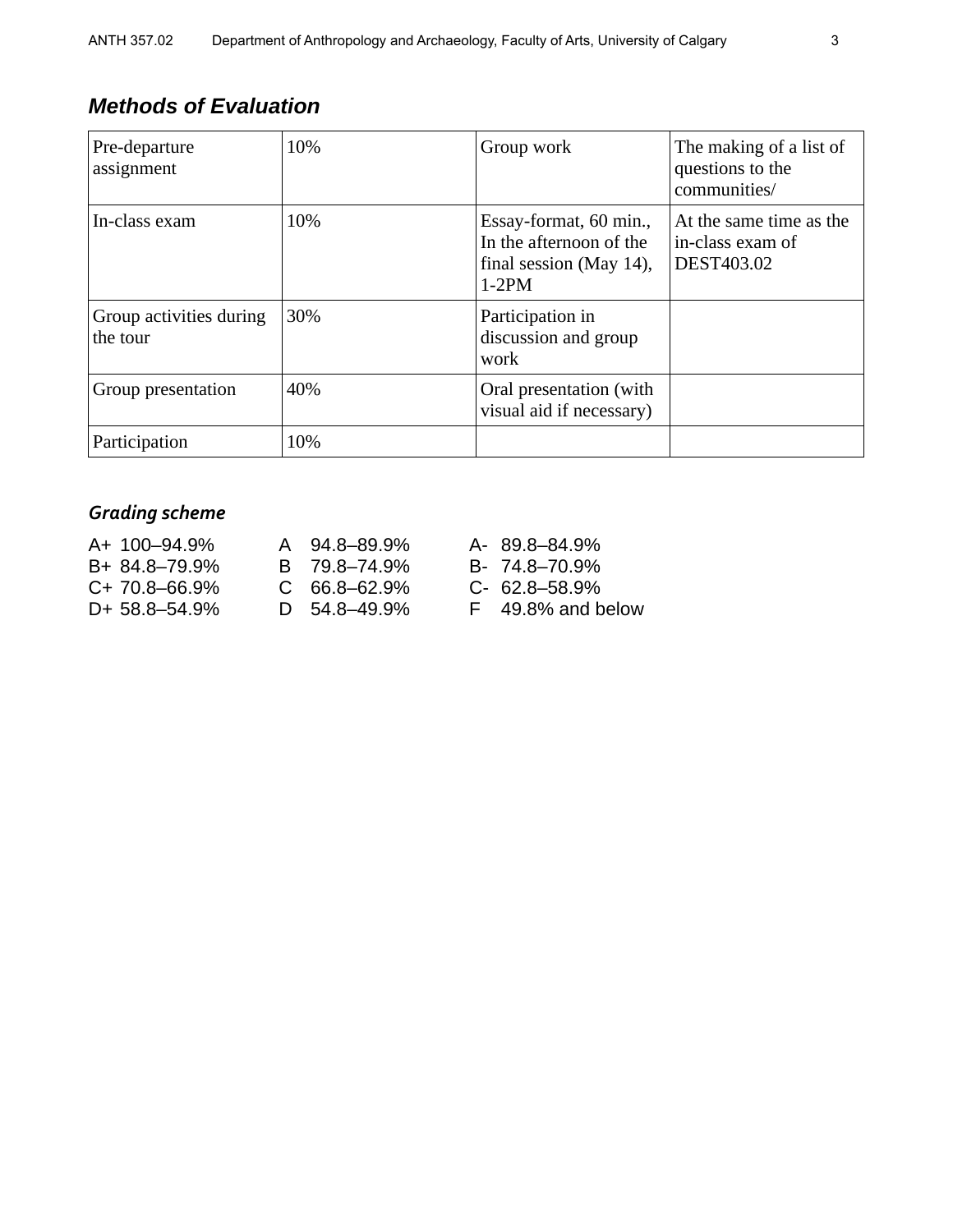Test re-writes will NOT not be offered except for documented medical and family emergencies. Non-academic activities, such as vacation plans and heavy workload are not valid reasons for rewrites. Course appeals (grades, missed exams) must be made in writing. Students unable to write an exam must inform the instructor or personnel in the main office of the Department of Anthropology and Archaeology ( $\overline{[403]}$  220-6516) about their situation beforehand, not afterwards. A notification after the missed exam will NOT be accepted. PA proper documentation must be provided within four (4) business days of the exam (For instance, if the exam takes place on Monday, the student needs to provide by Friday of the week. A make-up/deferred exam will be provided within a week after the exam.) According to Section G.6.4 of the University Calendar, a make-up exam, deferred or early, may be different in content and/or format from the original exam (see https://www.ucalgary.ca/pubs/calendar/current/g-6-4.html ).

### **Email Policy**

Please include the word "ANTH357" in the title of email messages. I appreciate concise, appropriate email messages. I will attempt to respond to emails in a timely fashion, that is, within two working days. The volume of messages I receive may mean responding beyond this period. Please don't send an email about an exam an hour before and expect a response. Also, general questions regarding the course outline, the format of exams and quizzes, and so forth can be addressed in the forum of D2L, so students can share FAQs.

#### **Conduct in the Classroom**

All cellphones must be turned off during class-time. If you expect to receive a call, sit by a door and leave the room in a non-disruptive manner prior to answering. I encourage notetaking by hand. I will allow the use of computers for note-taking as long as the use of computers does not interfere with the academic environment generated through lecture and class discussion. I will ask students to leave the classroom if their use of computers is a distraction to others, and I will not allow those students to use computers again in class. Please note, not only is this distracting to you, most importantly it is distracting to the students around you (who see everything you are doing) and your instructor.

#### **Academic Accommodation**

It is the student's responsibility to request academic accommodations. If you are a student with a documented disability who may require academic accommodation and have not registered with the Student Accessibility Services (formerly the Disability Resource Centre), contact their office at (403)220-8237. Students who have not registered with the SAS are not eligible for formal academic accommodation. You are also required to discuss your needs with your instructor no later than fourteen (14) days after the start of this course.

#### **Intellectual Honesty**

Plagiarism and cheating are serious academic offences that will be dealt with seriously in this course and by this university. Students must not submit the words or ideas of another person as their own for any assignment in this course. Students are reminded to review the Arts Faculty's policies on Intellectual Honesty and Plagiarism. See https://arts.ucalgary.ca/plagarismcheating .